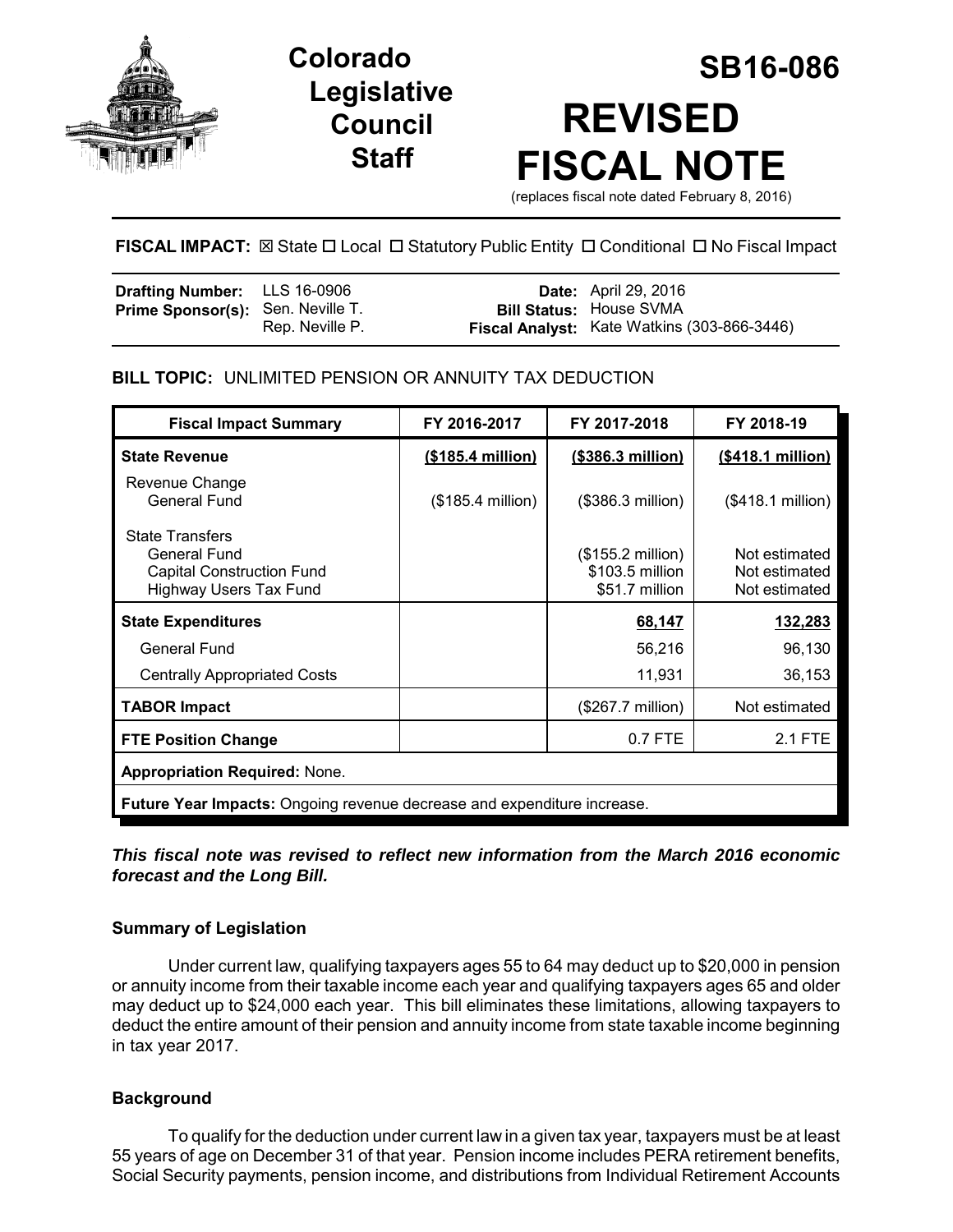(IRAs) and tax-deferred savings plans. Persons receiving a survivor benefit, regardless of age, also qualify for the deduction. As of tax year 2014, 426,302 Colorado taxpayers claimed the deduction under current law. The average deduction amount for these taxpayers was \$20,859, which translates to an average taxpayer savings of \$966.

#### **State Revenue**

This bill is estimated to **reduce General Fund revenue by \$185.4 million in FY 2016-17 (half-year impact), \$386.3 million in FY 2017-18, and \$418.1 million in FY 2018-19.** In future fiscal years, the revenue impact is expected to grow with the population of those ages 55 and older and with growth in retirement income.

*Data and assumptions.* Revenue estimates are based on taxpayer data from the Colorado Department of Revenue statistics of income. The revenue impact of the deduction under current law and under this bill in tax year 2017 and beyond were estimated as follows:

- The actual number of taxpayers claiming the deduction was grown by the Colorado state Demographer's population forecast for those ages 55 and older.
- The average deduction claimed under current law and estimated average deduction under this bill was grown by the compound average annual growth rate in the average deduction for the four years prior to the 2007-09 recession.
- Average deduction amounts were then multiplied by the projected number of taxpayers claiming the deduction.

Finally, the projected total revenue impact under current law was subtracted from the total revenue estimate under this bill to arrive at a revenue impact estimate. Table 1 compares the projected taxpayer and state revenue impacts under current law and under this bill for tax years 2017, 2018, and 2019.

| Table 1. Comparison of Taxpayer and State Revenue Impacts Under Current Law and SB16-086                                                                                     |                                                     |                                                     |                                                     |
|------------------------------------------------------------------------------------------------------------------------------------------------------------------------------|-----------------------------------------------------|-----------------------------------------------------|-----------------------------------------------------|
| <b>Tax Year</b>                                                                                                                                                              | 2017                                                | 2018                                                | 2019                                                |
| <b>Current Law</b><br><b>Average Deduction</b><br>Average Taxpayer Savings*<br>Number of Taxpayers Claiming Deduction<br>State General Fund Revenue Impact                   | \$22,004<br>\$1,019<br>471.061<br>(\$479.9 million) | \$22,803<br>\$1,037<br>485.048<br>(\$503.1 million) | \$23,213<br>\$1,056<br>498,488<br>(\$526.3 million) |
| <b>SB 16-086</b><br><b>Average Deduction</b><br>Average Taxpayer Savings*<br>Number of Taxpayers Claiming Deduction<br>State General Fund Revenue Impact                     | \$40.427<br>\$1,872<br>471,061<br>(\$881.7 million) | \$41,739<br>\$1,933<br>485,048<br>(\$937.4 million) | \$43,094<br>\$1,995<br>498,488<br>(\$994.6 million) |
| Increase/(Decrease) from Current Law<br><b>Average Deduction</b><br>Average Taxpayer Savings*<br>Number of Taxpayers Claiming Deduction<br>State General Fund Revenue Impact | \$18,423<br>\$853<br>0<br>(\$401.8 million)         | \$19,339<br>\$895<br>(\$434.3 million)              | \$20,291<br>\$939<br>$($468.3$ million)             |

*\* Calculated as the average deduction multiplied by the state income tax rate of 4.63 percent.*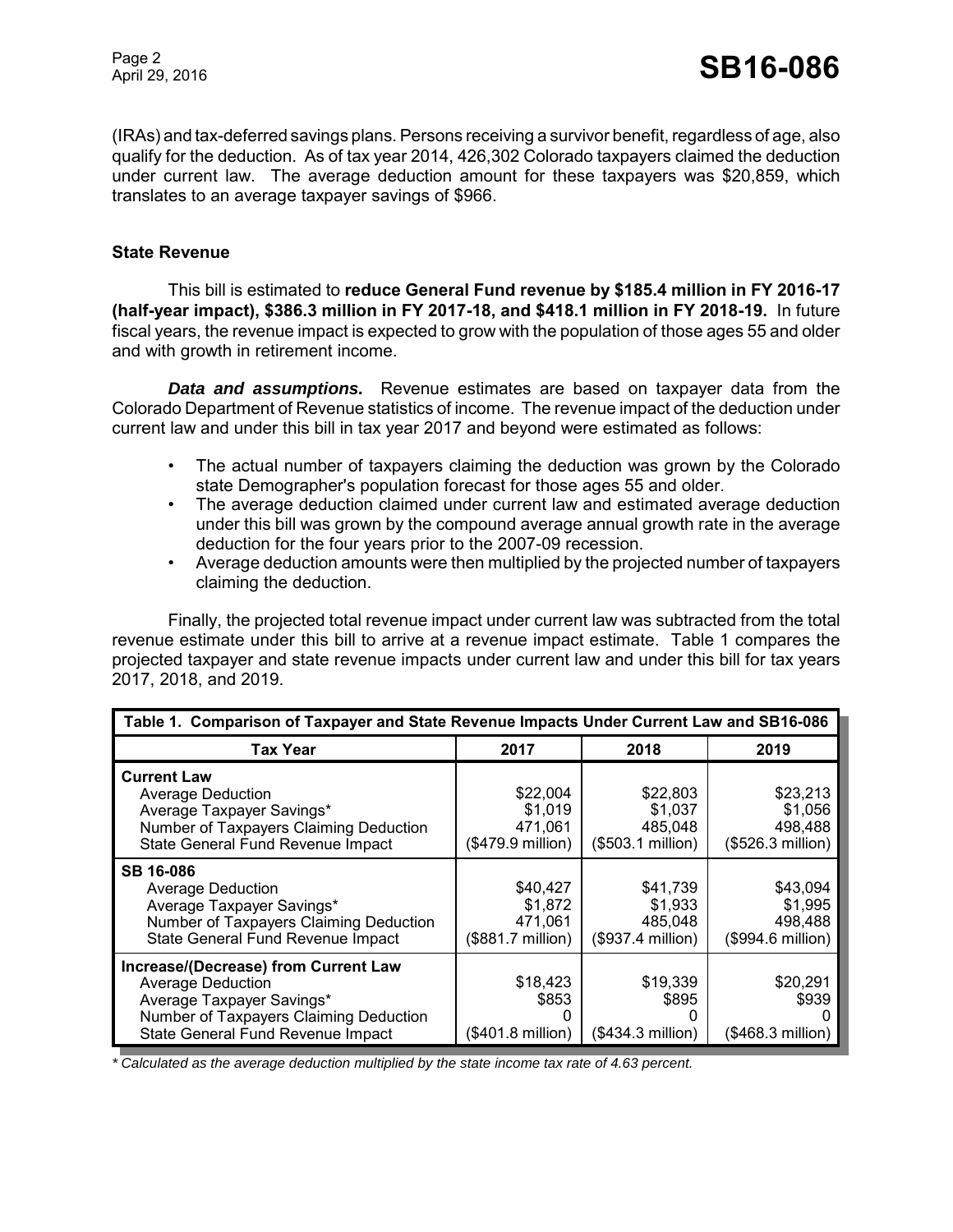#### **TABOR Impact**

This bill reduces state revenue to the General Fund, which will reduce the amount of money required to be refunded under TABOR. TABOR refunds are paid out of the General Fund. Table 2 shows the projected impact on the mechanisms used to refund the TABOR surplus in current law. Revenue is refunded in the year following the year in which it is collected. This bill is expected to eliminate the TABOR surplus and reduce General Fund revenue for the budget by \$118.6 million in FY 2017-18.

| Table 2. Impact of SB16-086 on Current Refund Mechanisms                                                         |                                                                          |  |
|------------------------------------------------------------------------------------------------------------------|--------------------------------------------------------------------------|--|
|                                                                                                                  | <b>FY 2017-18 Surplus</b><br>FY 2018-19 Refund<br>Tax Year 2018          |  |
| <b>Current Law</b><br>Revenue above the TABOR limit<br>Income Tax Rate Reduction<br>Sales Tax Refund             | \$267.7 million<br>230.1 million<br>37.6 million                         |  |
| <b>SB 16-086</b><br>Revenue above the TABOR limit<br>Income Tax Rate Reduction<br><b>Sales Tax Refund</b>        |                                                                          |  |
| <b>Change from Current Law</b><br>Revenue above the TABOR limit<br>Income Tax Rate Reduction<br>Sales Tax Refund | $(267.7 \text{ million})$<br>(230.1 million)<br>$(37.6 \text{ million})$ |  |

 *Source: Legislative Council Staff March 2016 forecast.*

#### **State Transfers**

When the TABOR surplus is between 1.0 percent and 3.0 percent of General Fund revenue, the Senate Bill 09-228 transfers are halved; when the TABOR surplus exceeds 3.0 percent, the Senate Bill 09-228 transfers are suspended. This bill will reduce the TABOR surplus in FY 2017-18 to below 1.0 percent of General Fund revenue. This will increase the amount of money transferred to the Capital Construction Fund by \$51.7 million and the Highway Users Tax Fund by \$103.5 million.

#### **State Expenditures**

This bill will **increase state General Fund expenditures by \$68,147 and 0.7 FTE in FY 2017-18, and by \$132,283 and 2.1 FTE beginning in FY 2018-19 for the Department of Revenue.** Costs include personal services, operating expenses, programming, testing, and form change costs, as summarized in Table 3.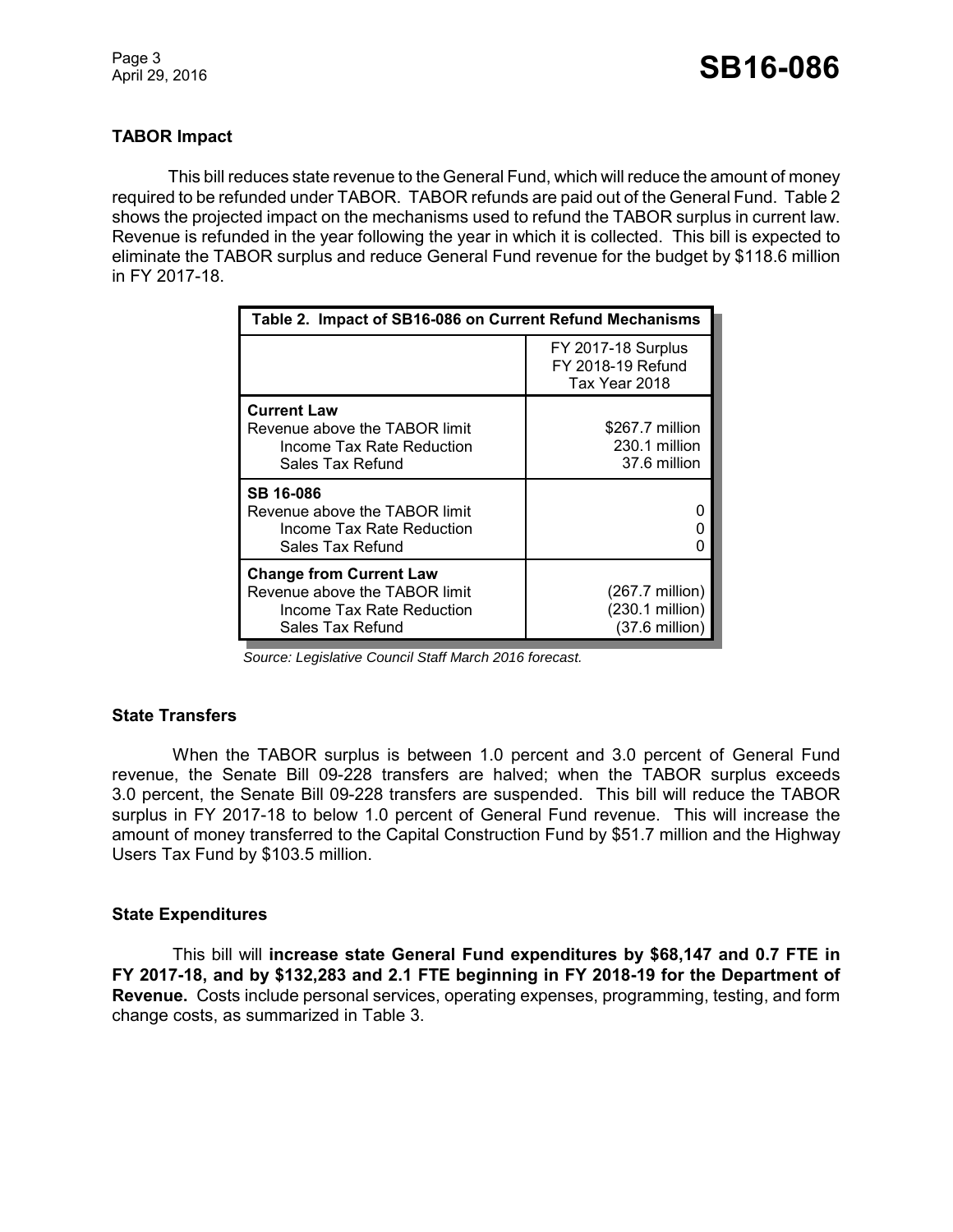| Table 3. Expenditures Under SB 16-086              |            |            |            |  |
|----------------------------------------------------|------------|------------|------------|--|
| <b>Cost Components</b>                             | FY 2016-17 | FY 2017-18 | FY 2018-19 |  |
| <b>Personal Services</b>                           |            | \$29,810   | \$89,432   |  |
| FTE.                                               |            | 0.7        | 2.1        |  |
| <b>Operating Expenses and Capital Outlay Costs</b> |            | 5,368      | 6,698      |  |
| Programming and Form Change Costs                  |            | 17,200     |            |  |
| <b>GenTax Testing Costs</b>                        |            | 3,838      |            |  |
| Centrally Appropriated Costs*                      |            | 11,931     | 36,153     |  |
| <b>TOTAL</b>                                       |            | \$68,147   | \$132,283  |  |

*\* Centrally appropriated costs are not included in the bill's appropriation.*

*Department of Revenue.* This bill requires changes to the Department of Revenue's GenTax software system. Changes are programmed by a contractor at a rate of \$200 per hour. The changes in this bill are expected to increase General Fund expenditures by \$16,000, representing 80 hours of programming. GenTax testing for this bill will require the expenditures for contract personnel totaling \$3,838, representing 160 hours of testing at a rate of \$24 per hour. Additionally, this bill will require ongoing allocation of 2.1 FTE to answer taxpayer inquiries at the department's call center. This assumes that 5 percent of taxpayers claiming the deduction will require assistance. The allocation in FY 2017-18 is 0.7 FTE to account for the General Fund employee paydate shift. No additional verification or audit workload is expected because federal tax data can be used to verify the taxpayer income.

*Department of Personnel and Administration.* Scanning and imaging software will require modification to implement changes to the deduction. This will require \$1,200 for individual income tax form 104CR in FY 2017-18 reappropriated from the Department of Revenue to the document management line for the Department of Personnel and Administration.

*Centrally appropriated costs.* Pursuant to a Joint Budget Committee policy, certain costs associated with this bill are addressed through the annual budget process and centrally appropriated in the Long Bill or supplemental appropriations bills, rather than in this bill. The centrally appropriated costs subject to this policy are estimated in the fiscal note for informational purposes and summarized in Table 4.

| Table 4. Centrally Appropriated Costs Under SB16-086                    |            |            |            |  |
|-------------------------------------------------------------------------|------------|------------|------------|--|
| <b>Cost Components</b>                                                  | FY 2016-17 | FY 2017-18 | FY 2017-18 |  |
| Employee Insurance (Health, Life, Dental, and<br>Short-term Disability) |            | \$5,600    | \$16,799   |  |
| Supplemental Employee Retirement Payments                               |            | 2,551      | 8,014      |  |
| <b>Leased Space</b>                                                     |            | 3,780      | 11,340     |  |
| <b>TOTAL</b>                                                            |            | \$11,931   | \$36,153   |  |

#### **Effective Date**

The bill takes effect August 10, 2016, if the General Assembly adjourns on May 11, 2016, as scheduled, and no referendum petition is filed.